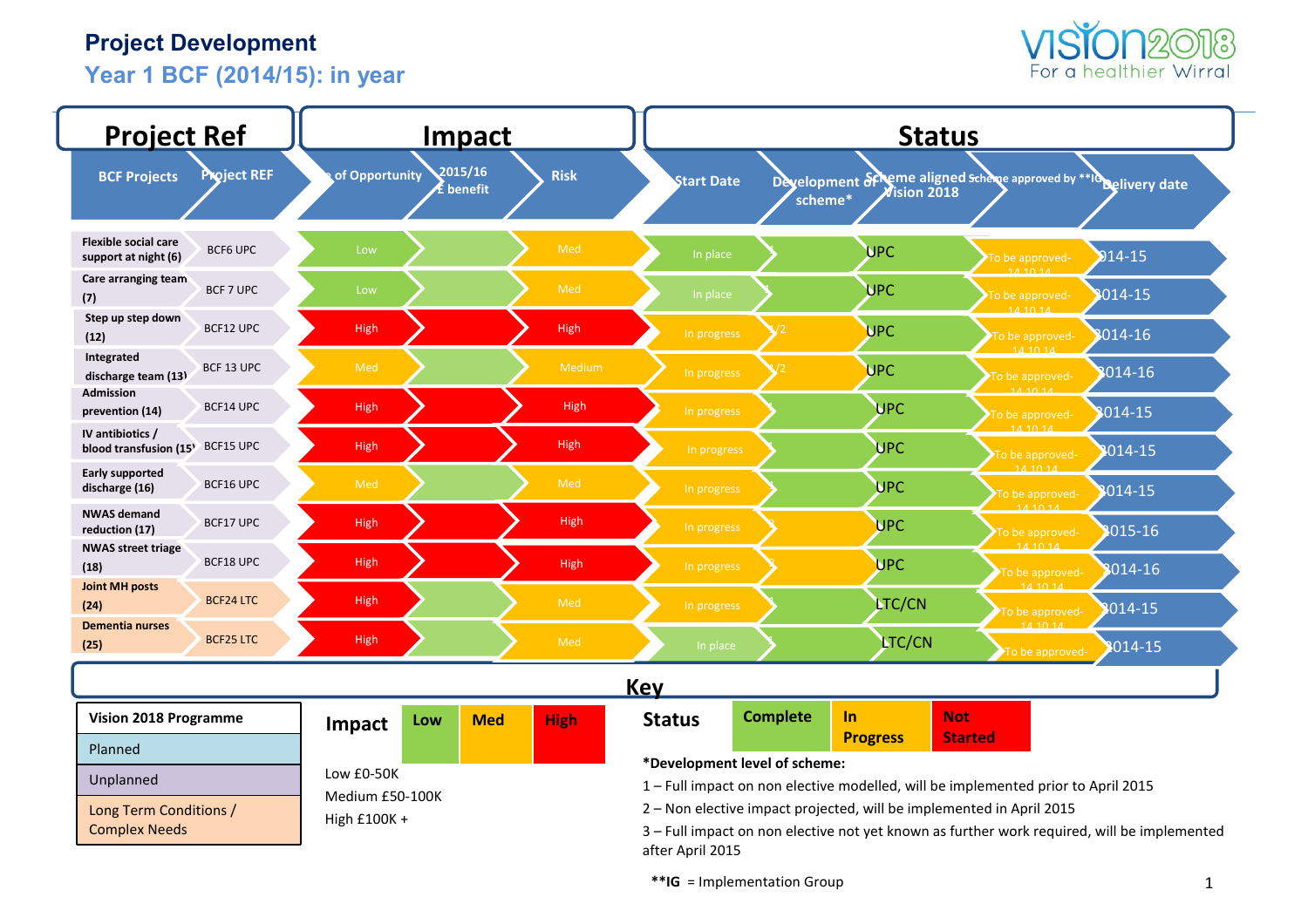## **Project Development**

# **Year 2 BCF: 2015/16 April start**



| <b>Project Ref</b>                          |                  |             | <b>Impact</b>                                 |             |                   |         | <b>Status</b>  |                                                                  |                   |
|---------------------------------------------|------------------|-------------|-----------------------------------------------|-------------|-------------------|---------|----------------|------------------------------------------------------------------|-------------------|
| <b>BCF Projects</b>                         | <b>Qject REF</b> |             | 2015/16<br>of Opportunity<br><b>£</b> benefit | <b>Risk</b> | <b>Start Date</b> | scheme* | $N$ ision 2018 | Development of heme aligned scheme approved by ** Idelivery date |                   |
| <b>Wirral independence</b><br>(1)           | BCF1LTC          | High        |                                               | High        | In progress       |         | <b>NTC</b>     | To be approved-                                                  | <b>PRIL 2015</b>  |
| <b>Community care of</b><br>the elderly (2) | <b>BCF 2UPC</b>  | High        |                                               | High        | In progress       |         | <b>UPC</b>     | 14, 10, 14<br>To be approved-<br>141014                          | <b>APRIL 2015</b> |
| 3rd sector review (3)                       | BCF3PC           | Med         |                                               | Med         | In progress       |         | PC             | To be approved-<br>141014                                        | <b>APRIL 2015</b> |
| <b>Care home schemes</b><br>(5)             | <b>BCF 5LTC</b>  | High        |                                               | High        | In progress       |         | <b>LTC</b>     | To be approved-                                                  | <b>APRIL 2015</b> |
| <b>Protection of social</b><br>care (9)     | BCF9PC           | Low         |                                               | Med         | In place          |         | <b>PC</b>      | 111011<br>To be approved-                                        | 2014-16           |
| Carers support (10)                         | BCF10PC          | Med         |                                               | High        | In progress       |         | PC             | 141014<br>To be approved-                                        | PRIL 2015         |
| Homeless (11)                               | BCF11UPC         | Low         |                                               | Med         | In progress       |         | <b>UPC</b>     | 14, 10, 14<br>To be approved-                                    | <b>APRIL 2015</b> |
| <b>Alcohol triage</b><br>service (22)       | <b>BCF22LTC</b>  | <b>High</b> |                                               | High        | In progress       |         | <b>LTC</b>     | 14, 10, 14<br>To be approved-<br>141014                          | <b>PRIL 2015</b>  |

| <b>Complete</b><br><b>Not</b><br>$\ln$<br><b>High</b><br><b>Med</b><br><b>Status</b><br>Vision 2018 Programme<br>Low<br>Impact<br><b>Started</b><br><b>Progress</b> |  |  | <b>Key</b>                                                                                                                                                          |  |  |  |
|---------------------------------------------------------------------------------------------------------------------------------------------------------------------|--|--|---------------------------------------------------------------------------------------------------------------------------------------------------------------------|--|--|--|
|                                                                                                                                                                     |  |  |                                                                                                                                                                     |  |  |  |
| Planned<br>*Development level of scheme:<br>Low £0-50K<br>Unplanned<br>1 – Full impact on non elective modelled, will be implemented prior to April 2015            |  |  |                                                                                                                                                                     |  |  |  |
| Medium £50-100K<br>Long Term Conditions /<br>High $£100K +$<br><b>Complex Needs</b>                                                                                 |  |  | 2 – Non elective impact projected, will be implemented in April 2015<br>3 - Full impact on non elective not yet known as further work required, will be implemented |  |  |  |

**\*\*IG** = Implementation Group